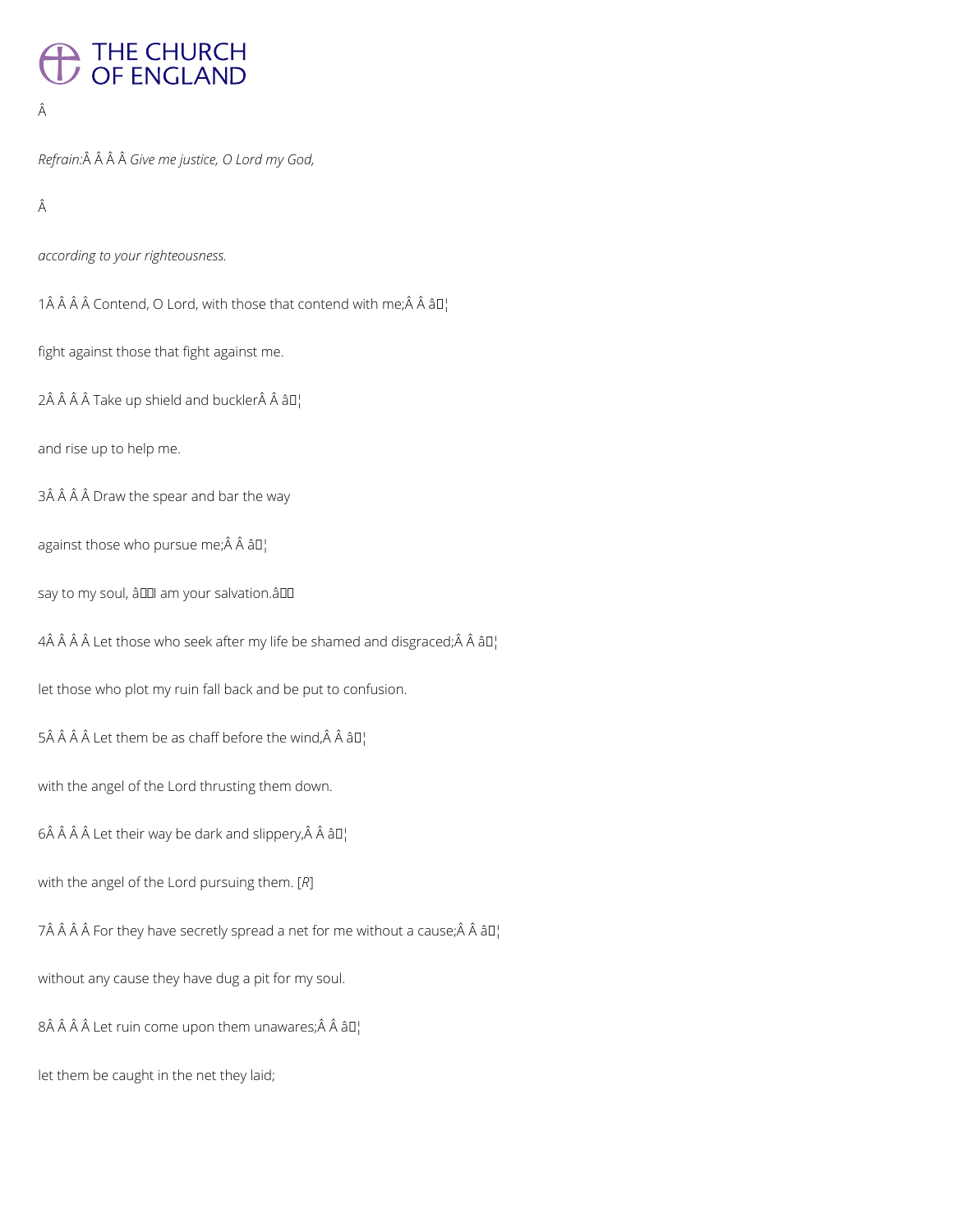let them fall in it to their destruction.

 $9\hat{A}$   $\hat{A}$   $\hat{A}$   $\hat{A}$  Then will my soul be joyful in the Lord $\hat{A}$   $\hat{A}$   $\hat{B}$  $\Gamma$ 

and glory in his salvation.

10 Â Â My very bones will say, â DDLord, who is like you? Â  $\hat{a}$ D¦

You deliver the poor from those that are too strong for them,

the poor and needy from those who would despoil them. $\hat{a}$  $[$ *IR*]

11Â Â False witnesses rose up against me;Â Â â D¦

they charged me with things I knew not.

12 $\hat{A}$   $\hat{A}$  They rewarded me evil for good, $\hat{A}$   $\hat{A}$   $\hat{a}$   $\Box$ 

to the desolation of my soul.

13 $\hat{A}$   $\hat{A}$  But as for me, when they were sick I put on sackcloth $\hat{A}$   $\hat{A}$   $\hat{a}$   $\Gamma$ 

and humbled myself with fasting;

14 $\hat{A}$   $\hat{A}$  When my prayer returned empty to my bosom, $\hat{A}$   $\hat{A}$   $\hat{a}$  $\Box$ 

it was as though I grieved for my friend or brother;

15 $\hat{A}$   $\hat{A}$  I behaved as one who mourns for his mother, $\hat{A}$   $\hat{A}$   $\hat{a}$  $\Box$ 

bowed down and brought very low. [*R*]

16Â Â But when I stumbled, they gathered in delight;

they gathered together against me; $\hat{A}$   $\hat{A}$   $\hat{a}$ D<sub>1</sub>

as if they were strangers I did not know

they tore at me without ceasing.

17Â Â When I fell they mocked me; $\hat{A}$  Â â $\Pi$ ¦

they gnashed at me with their teeth.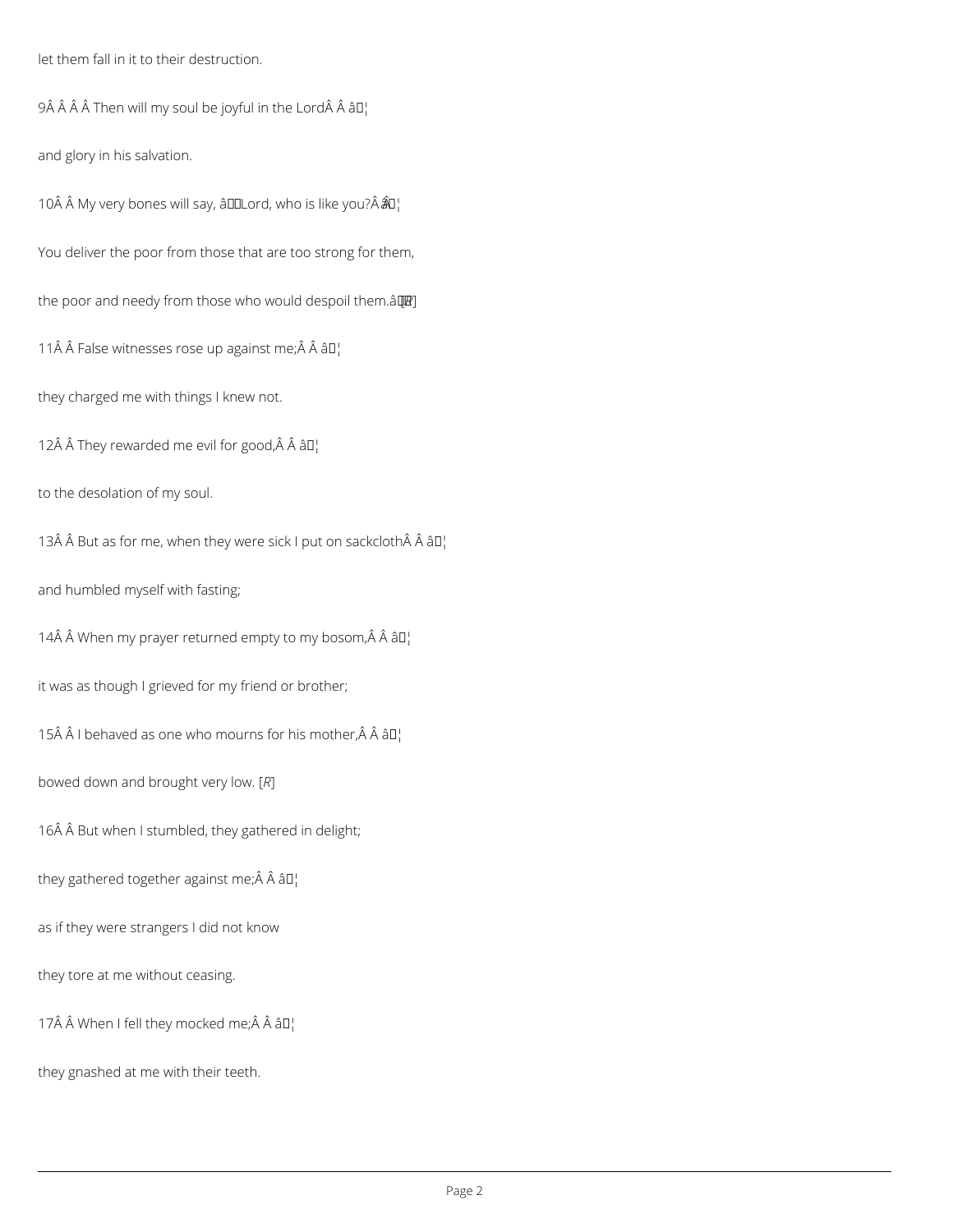18 O Lord, how long will you look on? Â â []

Rescue my soul from their ravages,

and my poor life from the young lions.

19 $\hat{A}$   $\hat{A}$  I will give you thanks in the great congregation; $\hat{A}$   $\hat{A}$   $\hat{a}$  $\Box$ 

I will praise you in the mighty throng. [*R*]

20Â Â Do not let my treacherous foes rejoice over me, Â Â â D¦

or those who hate me without a cause

mock me with their glances.

21 $\hat{A}$   $\hat{A}$  For they do not speak of peace, $\hat{A}$   $\hat{A}$   $\hat{a}$  $\Pi$ <sub>1</sub>

but invent deceitful schemes against those

that are quiet in the land.

22Å  $\hat{A}$  They opened wide their mouths and derided me, saying  $\hat{A}$   $\hat{A}$   $\hat{a}$   $\Box$ 

âDDWe have seen it with our very eyes.âDD

23Â Â This you have seen, O Lord; do not keep silent; $\hat{A}$  Â â $\Pi_1$ 

go not far from me, O Lord.

24Â Â Awake, arise, to my cause, Â Â â $\mathbb{D}_1^1$ 

to my defence, my God and my Lord!

25Â Â Give me justice, O Lord my God,

according to your righteousness; Â Â â []

let them not triumph over me. [*R*]

26Â Â Let them not say to themselves,

âDOur heartâDDs desire! a li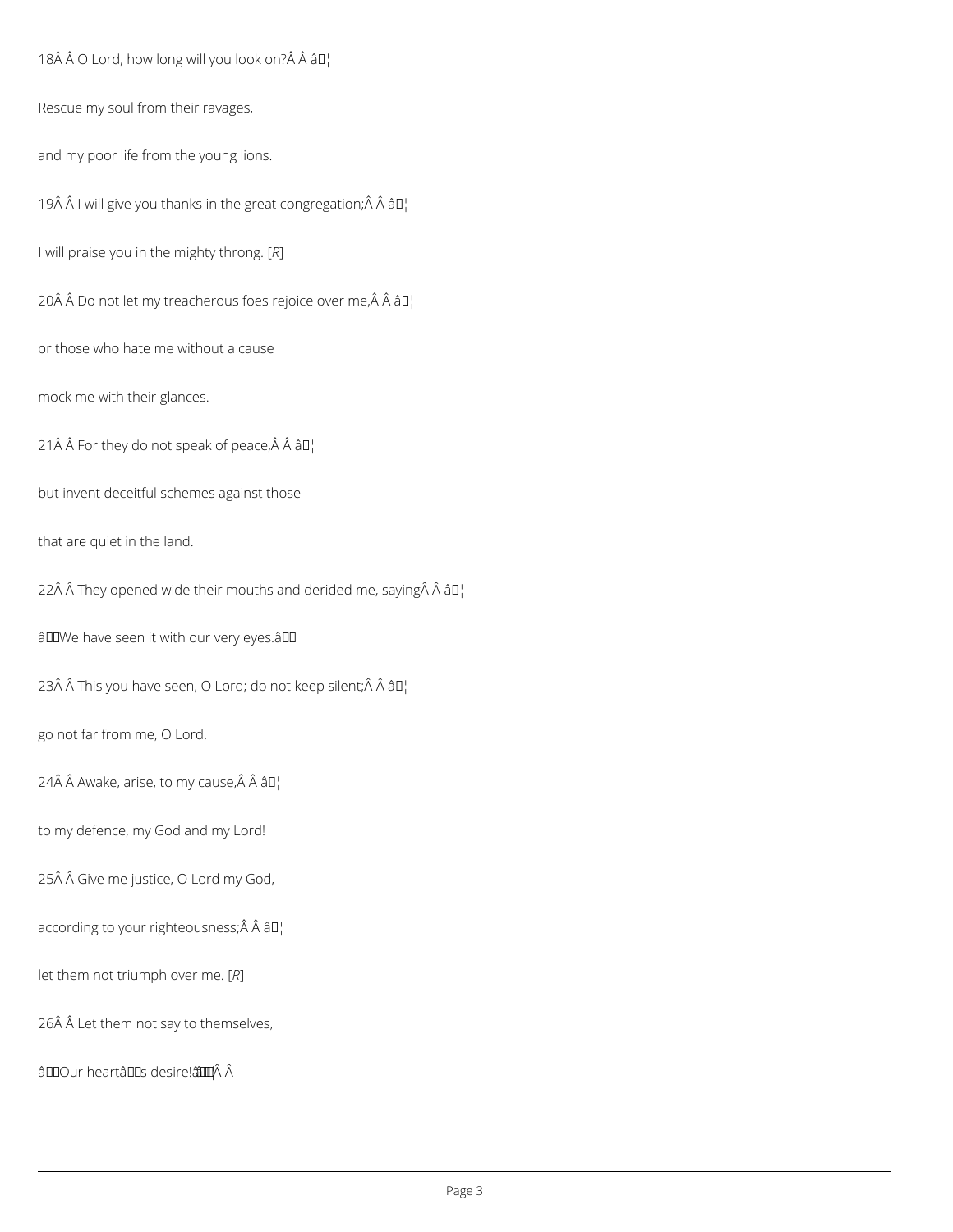Let them not say,  $\hat{a} \in \tilde{w}$  have swallowed him up.  $\hat{a} \in \tilde{w}$  $27$  Â Let all who rejoice at my trouble be put  $a\bar{d}M$ shame and confusion;Â Â let those who boast against me be clothed with shame and dishonour.  $28 \text{\AA}$   $\text{\AA}$  Let those who favour my cause ræjblice and be glad;  $\text{\AA}$   $\text{\AA}$ let them say always,  $\hat{a} \in \tilde{C}$  Great is the Lord, who delights in his servant $\hat{a} \in \tilde{C}^M$  well-being. $\hat{a} \in \tilde{C}^M$  $29$  $\hat{A}$   $\hat{A}$  So shall my tongue be talking of  $\hat{a}$ ybur righteousness $\hat{A}$   $\hat{A}$ and of your praise all the day long. Â Refra $\hat{A}$ in $\hat{A}$   $\hat{A}$ G $\hat{B}$ ve me justice, O Lord my God, Â according to your righteousness. Free us, righteous God, from all oppression, and bring justice to the nations, that all the world may know you

as King of kings and Lord of lords,

now and for ever.

Common Worship: Daily Prayer, material from which is included here,

is copyrighth  $\hat{\mathbb{A}}\otimes \mathbb{A}$  rchbishops' 2000.15 naid published roby House Publishing

Copy to clipboard